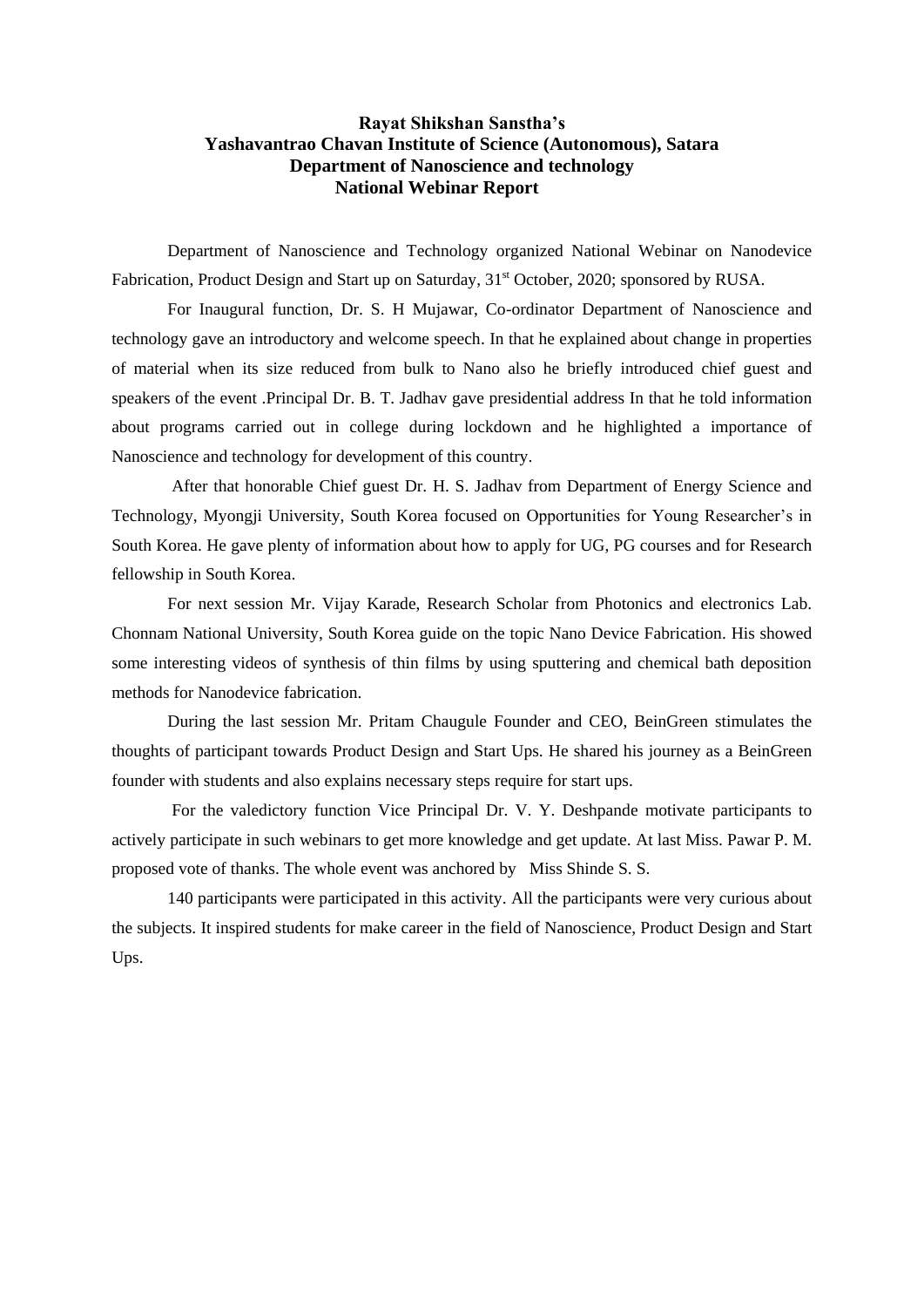

## zoom

National Webinar on Nanodevice fabrication, Pr... - Shared screen with speaker view